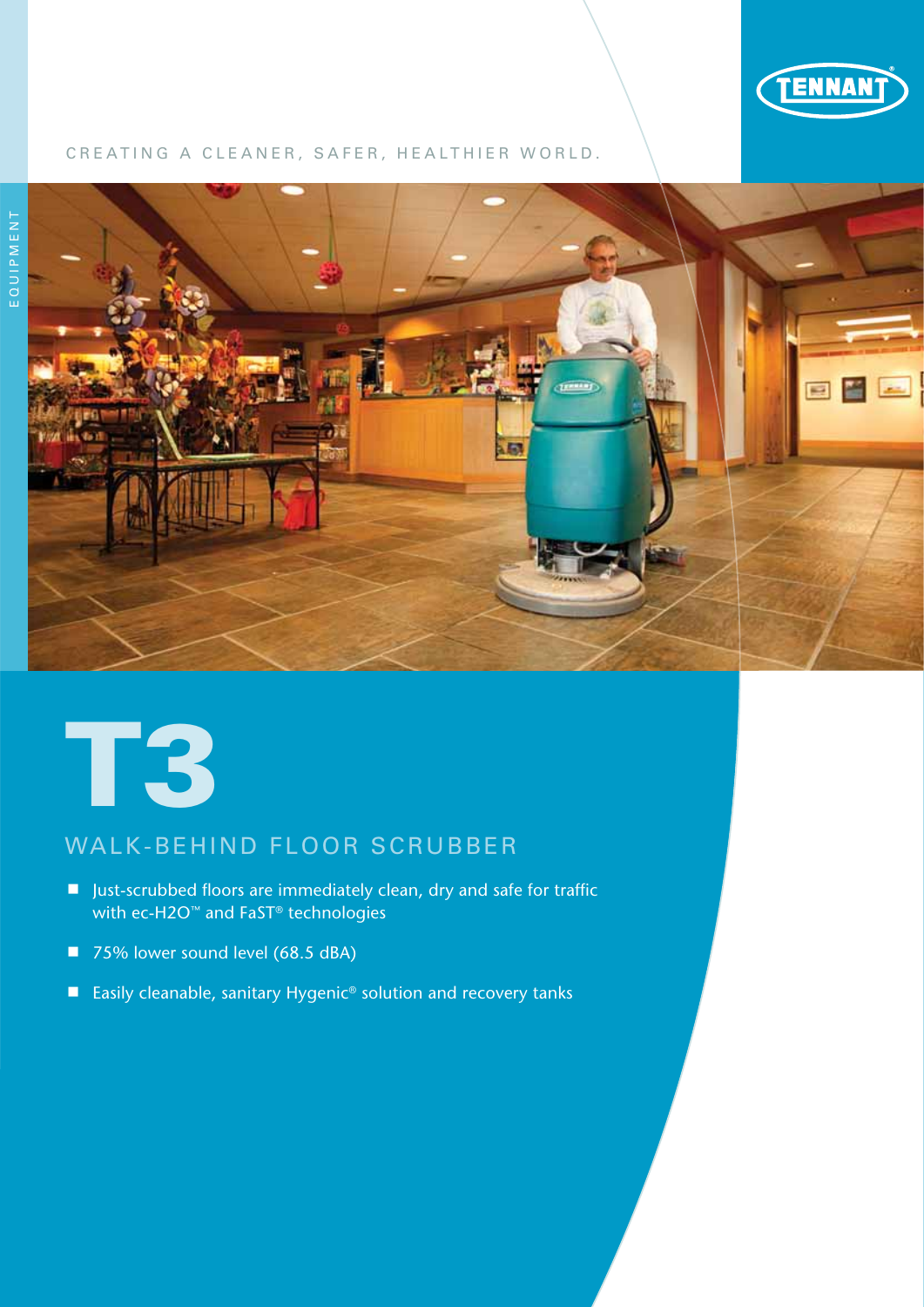# a high-performance scrubber to match your higher standards with ec-H2O™ OR FaST® TECHNOLOGY



## Improve environmental health in your facility

Exclusive Hygenic® tanks allow for easy access and sanitization, reducing mold, bacteria and other contaminants that can grow in enclosed tanks.

### Quietly clean in noise-sensitive environments

At only 68.5 decibels, the T3 is 75% quieter than leading competitive models – comparable to normal conversation levels.

#### don't leave behind cleaning solution

Even around 180-degree turns, the T3's equal-pressure, parabolic squeegee recovers all cleaning solution from the floor.

#### engineered for safety

Minimize the risk of slip-and-fall injuries and help control insurance costs. Floors are clean, dry and safe for foot traffic immediately when scrubbed with ec-H2O™ and FaST® technologies.

Reduce operator fatigue and increase productivity. Ergonomic design makes cleaning with the T3 more comfortable.

Increase scrubbing effectiveness and quality. Clear sight lines and simple controls mean operators can focus solely on their cleaning environment.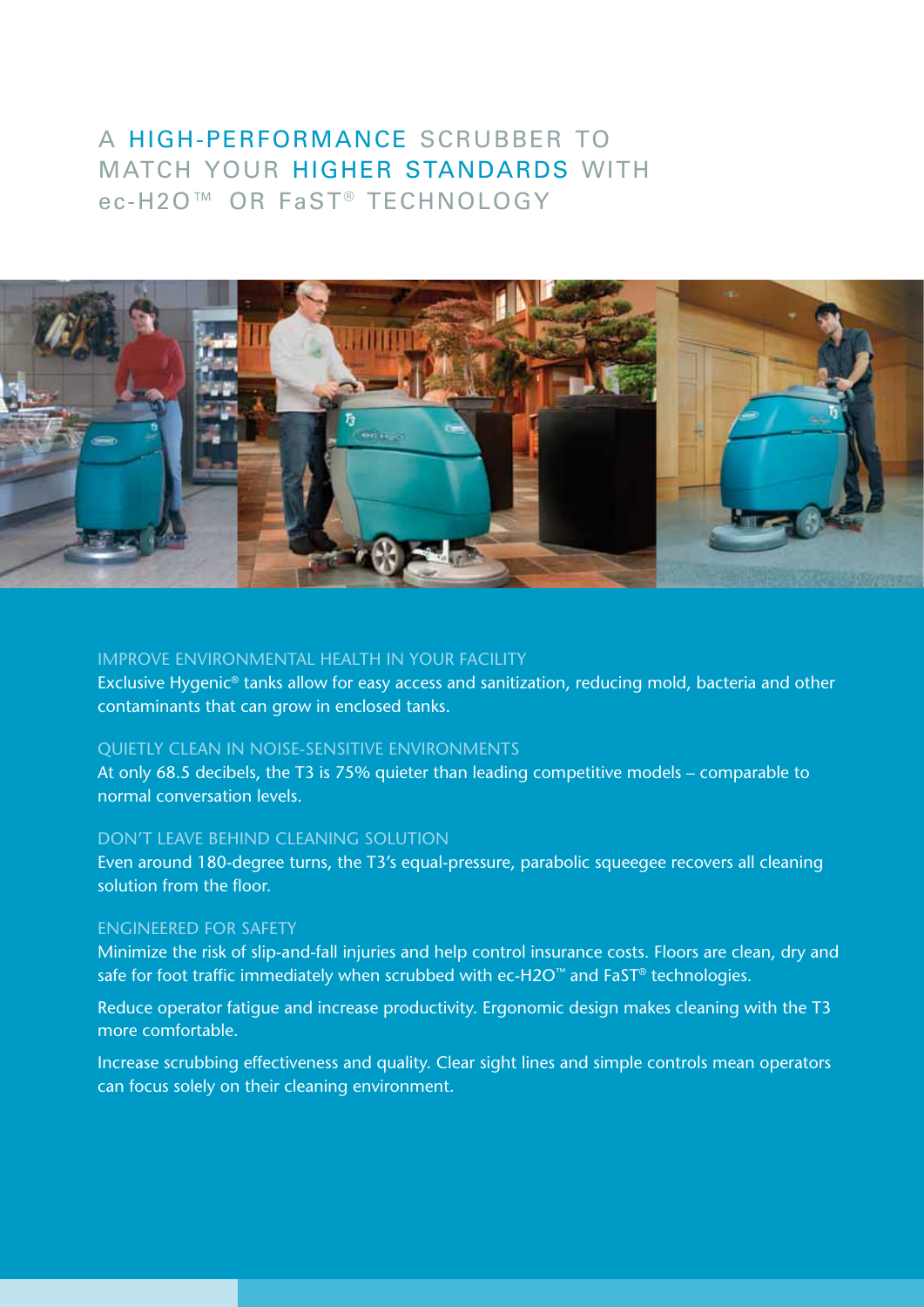## Inside the

# T3



- Easily train new operators to use the simple, intuitive controls.
- **B** Solution and recovery tanks easily<br>cleanable. Exclusive Hygenic® tanks are fully accessible for sanitization.
- C Quickly remove and replace brushes and squeegees. Plus, with the "no hassle" squeegee system, there are no tools for maintenance, and the blade is factory set at the optimum recovery angle.
- **D** Eliminate the need for follow-up passes and non-productive mop-ups. A fully self-adjusting splash skirt captures 100% of scrub deck overspray.
- **E** Scrub for up to 80 minutes on a<br>single tank. Up to 90% longer than comparable machines with Green Seal certified FaST® Form Scrubbing Technology or ec-H2O™ technology.
	- Save time and storage space with the onboard charger.
- G Eliminate operator contact with wastewater and prevent clogged hoses/drains with the convenient debris tray.

# **EXCLUSIVE TECHNOLOGIES** (optional cleaning innovations)

**All technologies increase scrub time up to three times using a single tank of water.**



**ec-H2O™ technology** electrically converts water into an innovative cleaning solution that cleans effectively, saves money, improves safety, and reduces environmental impact compared to daily cleaning floor chemicals.

**FaST® Foam Scrubbing Technology** uses up to 70% less water and 90% less chemicals to improve floor traction as certified by NFSI, helping reduce the risk of slip and fall accidents.



**ES® Extended Scrubbing** productivity enhancement system recycles cleaning chemicals to increase uptime and improve productivity by scrubbing floors using 66% less chemicals than traditional cleaning methods.